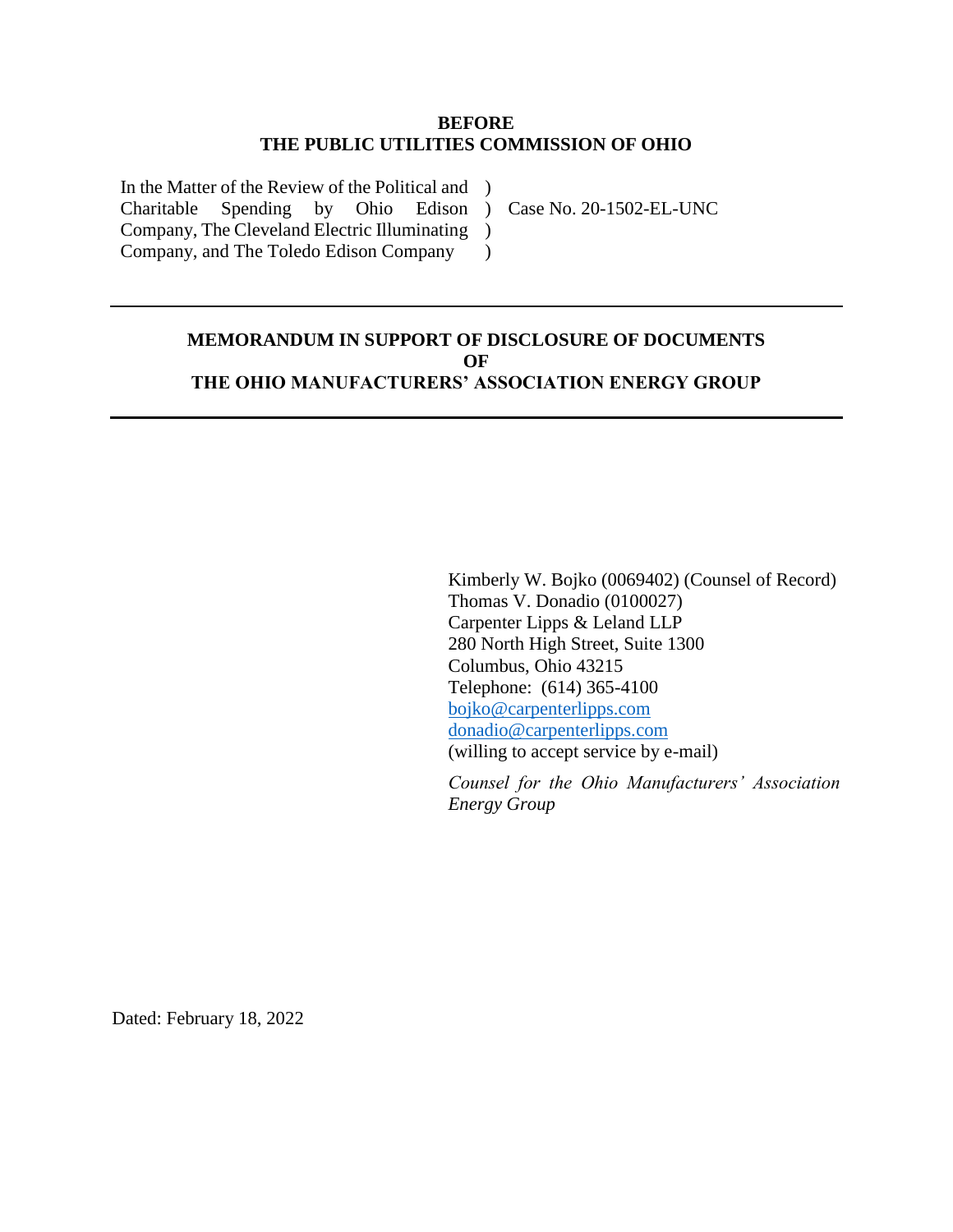# **TABLE OF CONTENTS**

| II.  |           |                                                                                                                                                  |  |
|------|-----------|--------------------------------------------------------------------------------------------------------------------------------------------------|--|
|      | A.        | The FirstEnergy Utilities Should Be Required to Disclose the Information<br>Sought, Which is Not Privileged Under Federal Law or Regulations.  5 |  |
|      | <b>B.</b> | The FirstEnergy Utilities Should Be Required to Disclose the Information<br>Sought, Which is Not Privileged Under Ohio Law or Regulations 11     |  |
| III. |           |                                                                                                                                                  |  |
|      |           |                                                                                                                                                  |  |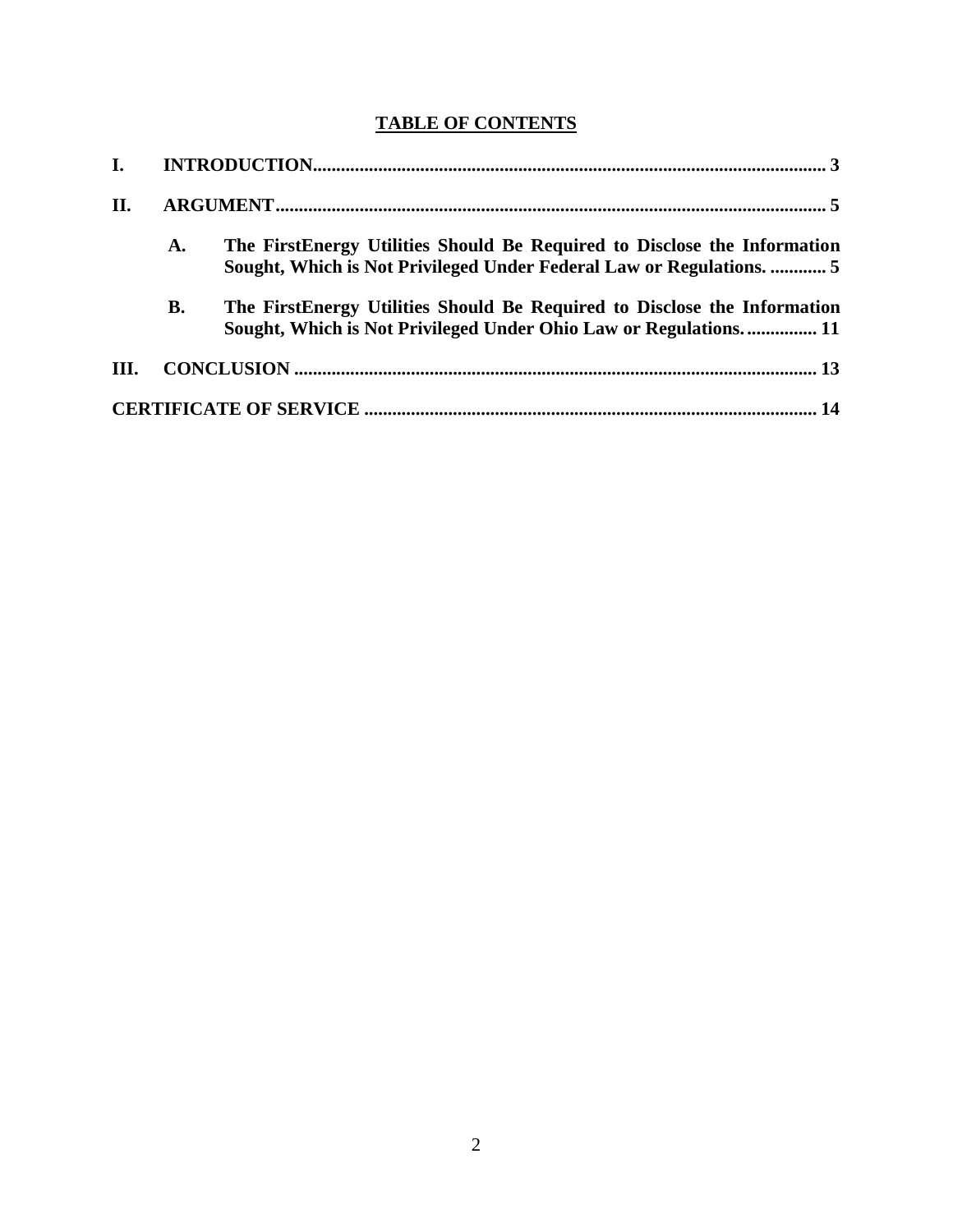### <span id="page-2-0"></span>**I. INTRODUCTION**

On September 15, 2020, the Public Utilities Commission of Ohio (Commission) initiated the above-captioned proceeding and directed Ohio Edison Company, The Cleveland Electric Illuminating Company, and The Toledo Edison Company (collectively, the FirstEnergy Utilities) "to show cause, by September 30, 2020, demonstrating that the costs of any political or charitable spending in support of Am. Sub. H.B. 6, or the subsequent referendum effort, were not included, directly or indirectly, in any rates or charges paid by ratepayers in this state."<sup>1</sup>

On June 29, 2021, in the above-captioned proceeding, the Office of the Ohio Consumers' Counsel (OCC) filed two motions to compel, which in part requested that the FirstEnergy Utilities be required to produce information related to a Federal Energy Regulatory Commission (FERC) audit in FERC Docket No. FA19-1-000.<sup>2</sup> At an August 31, 2021 prehearing conference, the Attorney Examiner then denied OCC's motions to compel and stated, "[w]e are going to go ahead and deny the motion to compel. We will let FERC proceed with their investigation in a confidential matter. If and when a public audit is released by FERC, we can revisit this issue at that time."<sup>3</sup>

On February 6, 2019, FERC's Division of Audits and Accounting had commenced an audit of FirstEnergy Corp. and its subsidiaries to evaluate compliance with various accounting, recordkeeping, and reporting requirements from June 1, 2015 until September 30, 2021.<sup>4</sup>

<sup>&</sup>lt;sup>1</sup> Entry at  $\P$  5 (September 30, 2020).

<sup>&</sup>lt;sup>2</sup> *See* OCC's Motion to Compel Responses to the Sixth Set of Discovery (June 29 2021); OCC's Motion to Compel Responses to the Fifth and Seventh Set of Discovery (June 29, 2021).

<sup>&</sup>lt;sup>3</sup> Transcript of August 31, 2021 Prehearing Conference at 18 (September 13, 2021).

<sup>4</sup> *See* Letter from L. Parkinson, Director, Officer of Enforcement, FERC, Docket No. FA19-1-000 (February 6, 2019).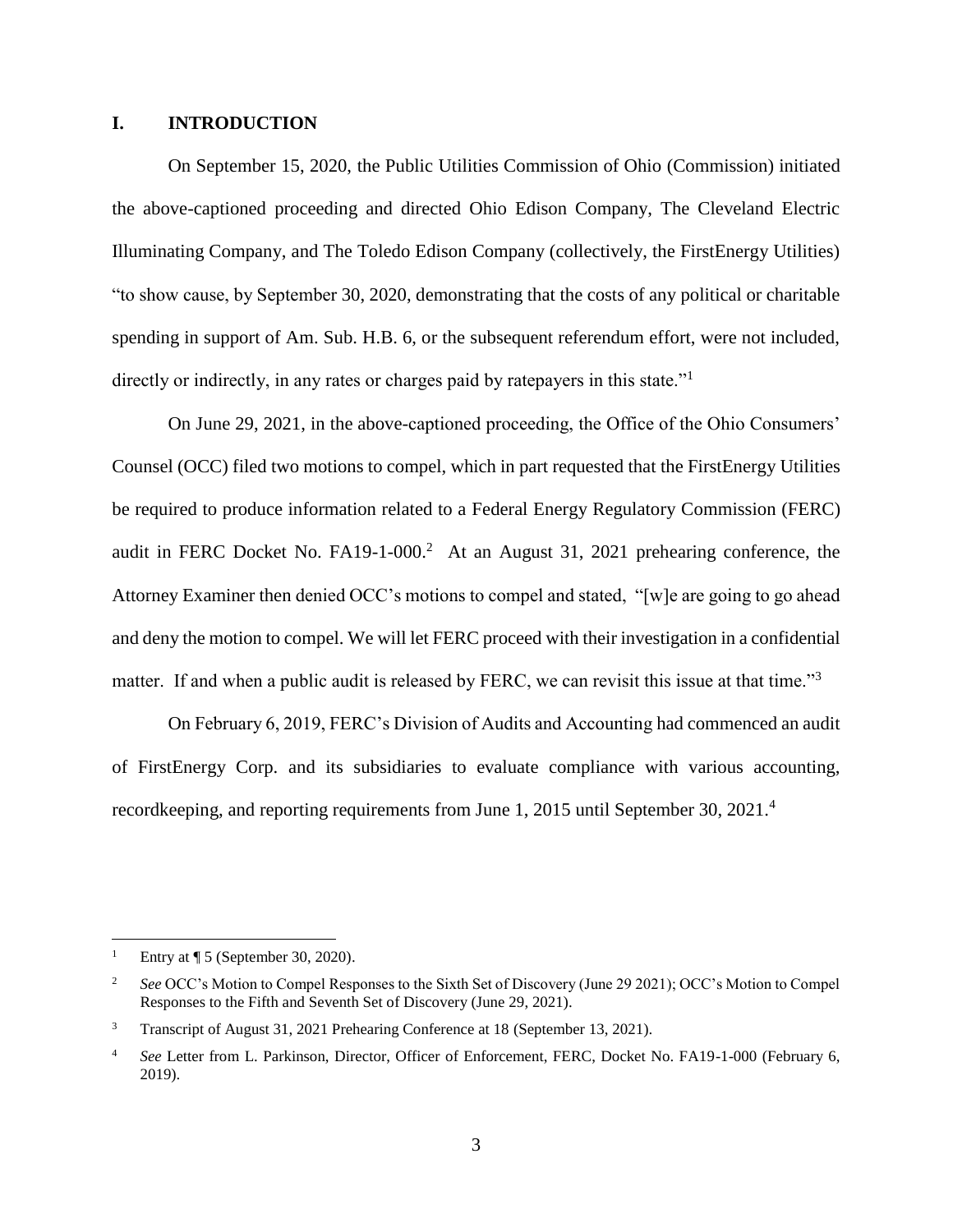On February 4, 2022, a final audit of FirstEnergy Corp. and its subsidiaries was publicly released and filed in the FERC docket (FERC Audit).<sup>5</sup> The FERC Audit determined, among other things, that charges were collected from FirstEnergy subsidiaries' customers in order to fund the scandal-ridden Am. Sub. H.B. 6 (H.B. 6).<sup>6</sup> As part of its review, the FERC Audit staff "collect[ed] audit evidence and information…to test and evaluate compliance with [FERC] requirements relevant to audit objectives."<sup>7</sup> The evidence and information that FirstEnergy Corp. and its subsidiaries provided to FERC, which supported the FERC Audit's conclusion that customers were charged for H.B. 6-related expenses, are integral to the Commission's review in the abovecaptioned proceeding.

At a February 10, 2022 prehearing conference in the above-captioned proceeding, the Attorney Examiner directed parties, by February 18, 2022, to brief the issue whether FirstEnergy Corp. and its subsidiaries' production of documents in relation to the FERC Audit is protected from disclosure and whether any purported investigatory privilege continues to exist. In accordance with the Attorney Examiner's directive, the Ohio Manufacturers' Association Energy Group (OMAEG) hereby files its Memorandum in Support of disclosure of the FERC Audit documents. The FirstEnergy Utilities should be compelled to produce information related to the FERC Audit.

The information sought by OCC and other intervening parties is exceedingly relevant to the Commission's review in the above-captioned proceeding. Contrary to the FirstEnergy Utilities' argument, federal law and regulations *do not* protect the information sought from being disclosed. Similarly, Ohio law and regulations also do not protect the information sought from

<sup>&</sup>lt;sup>5</sup> FERC Audit Report of FirstEnergy Corporation and its Subsidiaries, Docket No. FA19-1-000 (February 4, 2022).

<sup>6</sup> *Id*. at 50-51.

<sup>7</sup> *Id.* at 23.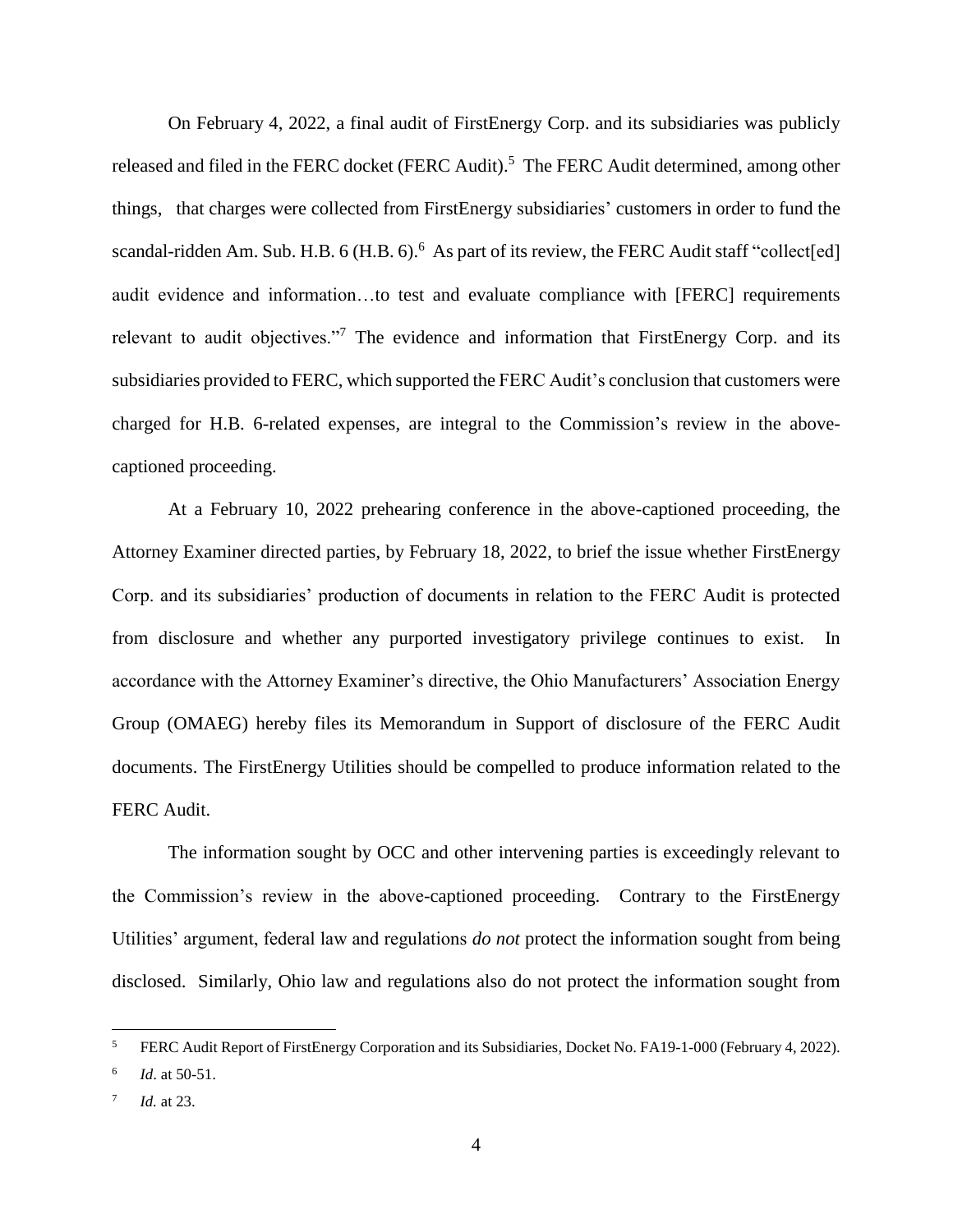being disclosed. Moreover, even if the information sought is deemed to be confidential (which has yet to be demonstrated) that alone would not preclude the information sought from being provided to parties in the above-captioned proceeding pursuant to protective agreements and for the limited purpose of litigating the Commission's H.B. 6-related cases. Finally, to the extent that the FirstEnergy Utilities argue that the production of the requested information will impede the aforementioned FERC Audit and ongoing proceedings related therereto or future FERC audits, this proposition is without merit.

For the foregoing reasons and as explained in further detail below, OMAEG respectfully requests that the FirstEnergy Utilities be compelled to produce the requested information that pertains to the FERC Audit in Docket No. FA19-1-000.

#### <span id="page-4-0"></span>**II. ARGUMENT**

 $\overline{a}$ 

## <span id="page-4-1"></span>**A. The FirstEnergy Utilities Should Be Required to Disclose the Information Sought, Which is Not Privileged Under Federal Law or Regulations.**

The FirstEnergy Utilities have incorrectly argued that the information sought is protected from disclosure under federal law and regulations including 16 U.S.C. § 825(b), 42 U.S.C. § 16452(d), 18 C.F.R. § 3c.2(a), and 18 CFR § 388.107.<sup>8</sup> However, the FirstEnergy Utilities' argument contravenes the plain language of these provisions, traditional canons of statutory interpretation, and relevant case law.

The discovery requests at issue are:

**OCC-RPD-05-001**: On February 16, 2021, FirstEnergy filed a Form 8-K with the SEC disclosing an investigation by FERC's Division of Audits and Accounting that includes activities relating to HB 6 lobbying and governmental affairs activities. Please produce all documents reflecting (i) communications from FERC's Division of Audits and Accounting relating to the investigation; (ii) communications from

<sup>8</sup> *See, e.g.,* the FirstEnergy Utilities' Memorandum Contra OCC's Motion to Compel Responses to the Sixth Set of Discovery at 2 (July 9, 2021); Attachment 1, the FirstEnergy Utilities' Response to OCC RPD-5-001 (March 18, 2021).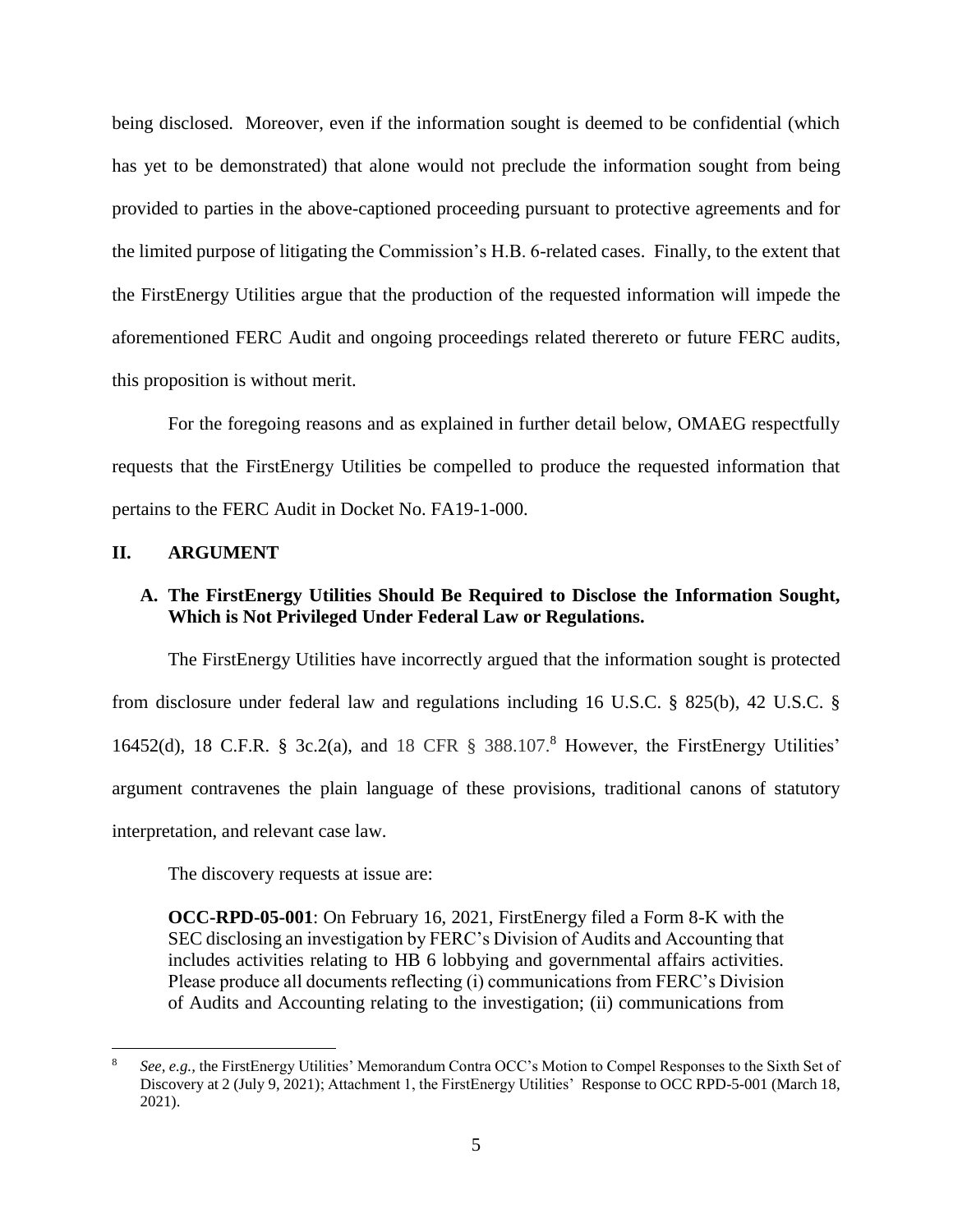FirstEnergy to FERC's Division of Audits and Accounting relating to this investigation.<sup>9</sup>

**OCC-INT-06-003.** With respect to the financial audit of FirstEnergy Corp. including its service companies and other associated companies, undertaken by FERC, Division of Audits and Accounting, Office of Enforcement, Docket No. FA 19-1-000, please identify: a. The employees that have met with the FERC Staff either in person or via a virtual meeting; b. The employees interviewed by FERC Staff; and

c. The employees that have communicated with the FERC Staff.<sup>10</sup>

16 U.S.C. § 825(b), in pertinent part, states "[n]o *member, officer, or employee of the Commission* shall divulge any fact or information which may come to his knowledge during the course of examination of books or other accounts, as herein before provided, except insofar as he may be directed by the Commission or by a court." (Emphasis added).

The plain language of the statute applies to members, officers, and employees of FERC. The discovery requests in question were served on the FirstEnergy Utilities and require the FirstEnergy Utilities to produce responsive documents, not FERC Staff. The discovery requests seek information about communications related to the FERC Audit and information that would have been produced by FirstEnergy Corp. and its subsidiaries when responding to FERC Staff's discovery requests and/or while otherwise answering questions or communicating with FERC Staff. It is the responses to discovery requests and other communications in the FERC Audit proceeding after the Audit has concluded that are being requested to be produced in this case. The discovery sought in this case neither requests nor would it require a member, officer, or employee of FERC to divulge *anything*, let alone facts or information learned by that staff member during the course of the FERC Audit that has now ended.<sup>11</sup> Try as they might, the FirstEnergy Utilities

<sup>9</sup> *See* Attachment 1 OCC RPD 5-001; Attachment 2 OCC-INT 6-03.

<sup>&</sup>lt;sup>10</sup> *See* Attachment 2 OCC-INT 6-03.<br><sup>11</sup> See Attachment 1 OCC PPD 5.001

<sup>11</sup> *See* Attachment 1 OCC RPD 5-001; Attachment 2 OCC-INT 6-03.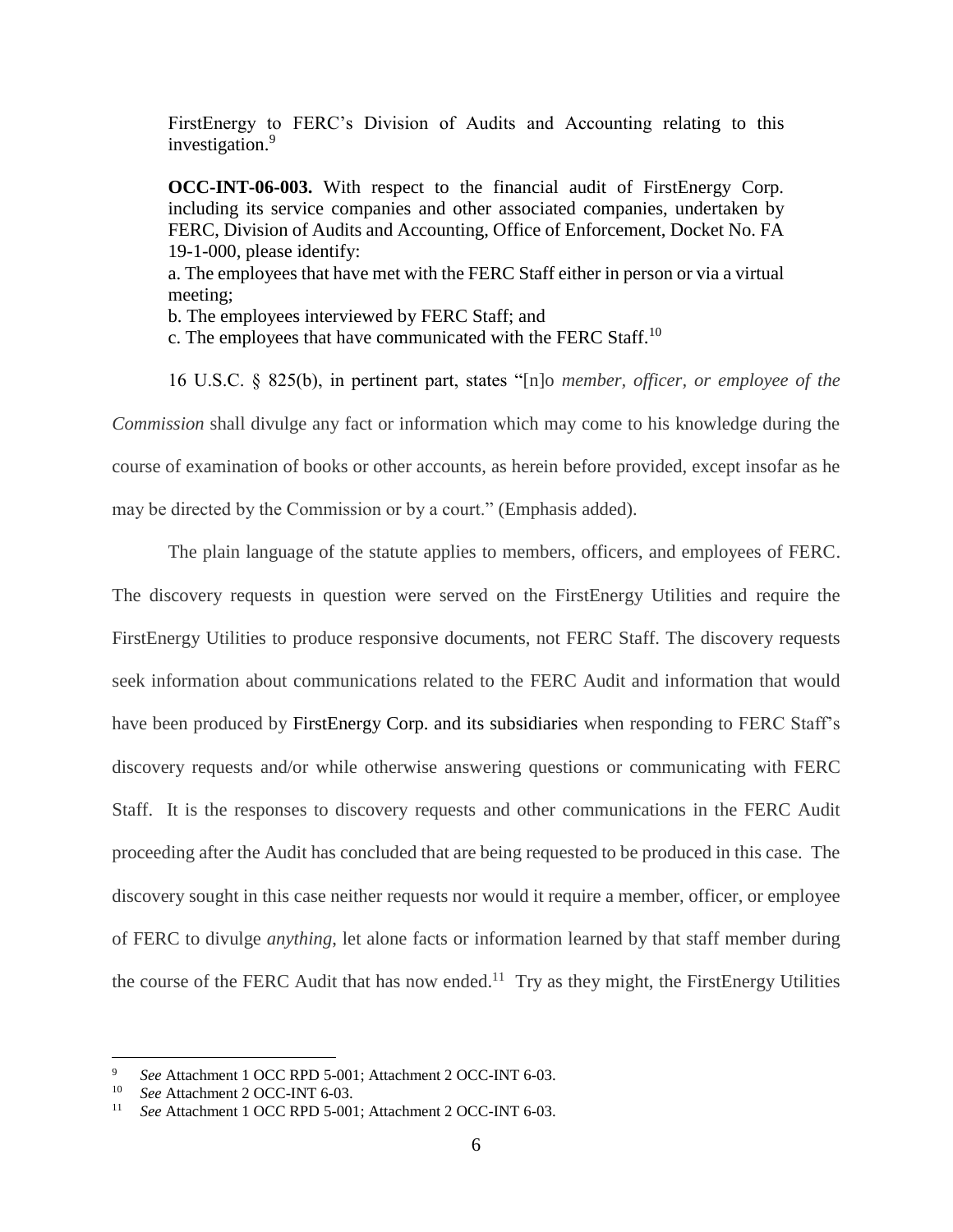cannot reasonably interpret the plain meaning of 16 U.S.C. § 825(b) to protect the discovery responses and documents related to communications about the FERC Audit from disclosure under the statute by the FirstEnergy Utilities after the Audit has ended. No one is asking FERC Staff to testify to what it learned or how it conducted the audit during the investigatory stage. The investigation is now over and parties are seeking documents reflecting past communications about the Audit, which should be produced by the FirstEnergy Utilities.

The Commission has recognized that, "[i]n construing a statute, our paramount concern is legislative intent. If the meaning of the statute is unambiguous and definite, it must be applied as written and no further interpretation is necessary."<sup>12</sup> The Supreme Court of Ohio has also long held that courts and administrative agencies are prohibited from adding or removing words from statutes that do not exist. *State ex rel. Colvin v. Brunner*, 120 Ohio St.3d 110, 2008-Ohio-5041, 896 N.E.2d 979, ¶ 45 (2008) (holding, "[w]e cannot generally add a requirement that does not exist in the Constitution or a statute"); *Wachendorf v. Shaver*, 149 Ohio St. 231, 237, 78 N.E.2d 370, 374 (1948) (holding, "[i]t is a general rule that courts, in the interpretation of a statute, may not take, strike or read anything out of a statute, or delete, subtract or omit anything therefrom"); *see also* Tongren v. Pub. Util. Comm., 85 Ohio St.3d 87, 88, 706 N.E.2d 1255 (1999). The Commission should not be misled by the FirstEnergy Utilities who improperly seek to modify the plain meaning of 16 U.S.C. § 825 so that it applies to subjects of regulatory audits in addition to members, officers, or employees of FERC.

<sup>&</sup>lt;sup>12</sup> In the Matter of the Application of Ohio Edison Company, The Cleveland Electric Illuminating Company, and *The Toledo Edison Company for Approval of a Decoupling Mechanism*, Case Nos. 19-2080-EL-ATA, et al., Order at ¶ 25 (January 15, 2020) (citing *WorldCom, Inc. v. City of Toledo*, Case Nos. 02-3207-AU-PWC, 02- 3210-EL-PWC, Opinion and Order (May 14, 2003); (*State ex rel. Savarese v. Buckeye Local School Dist. Bd. of Ed.*, 74 Ohio St. 543, 660 N.E.2d 463 (1996); (*Akron Management Corp. v. Zaino*, 94 Ohio St.3d 101, 760 N.E.2d 405 (2002)).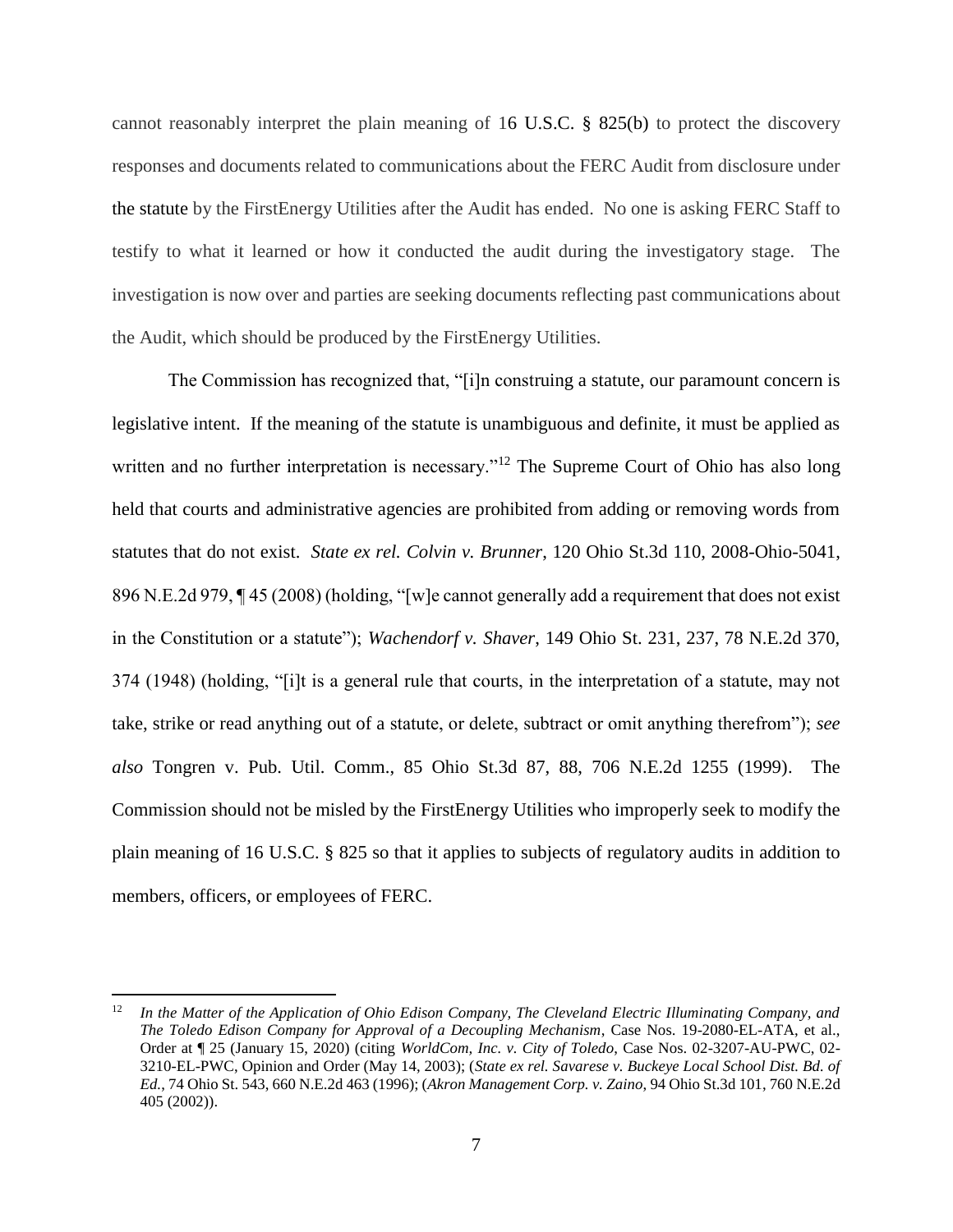Finally, the FirstEnergy Utilities' interpretation should be rejected because it is inconsistent with how courts have interpreted the statute. For example, a state appellate court has held, "[b]y its plain language, the statute only restricts the disclosure of account information by a member, employee, or officer of the Commission. We therefore reject Johnston's claim that MEA's disclosures violated 16 U.S.C. § 825."<sup>13</sup>

The FirstEnergy Utilities are also incorrect in arguing that 42 U.S.C. § 16452(d) prevents disclosure of the information related to the FERC Audit.<sup>14</sup> 42 U.S.C. § 16452(d) provides, [n]o *member, officer, or employee of the Commission* shall divulge any fact or information that may come to his or her knowledge during the course of examination of books, accounts, memoranda, or other records as provided in this section, except as may be directed by the Commission or by a court of competent jurisdiction." (Emphasis added). Due to similarities between 16 U.S.C. § 825 and 42 U.S.C. § 16452(d), OMAEG hereby incorporates by reference its foregoing arguments and urges the Commission to reject the arguments that 42 U.S.C. § 16452(d) prevents disclosure of discovery responses and documents related to communications about the FERC Audit by the FirstEnergy Utilities after the Audit has ended.

The FirstEnergy Utilities have also argued that 18 C.F.R. § 3c.2(a) protects the information related to the FERC Audit from disclosure (which it does not).<sup>15</sup>

18 C.F.R. § 3c.2 reads:

(a) Section 1264(d) (42 U.S.C. 16452(d)) of the [Public Utility Holding](https://www.law.cornell.edu/topn/public_utility_holding_company_act_of_2005) Company [Act of 2005,](https://www.law.cornell.edu/topn/public_utility_holding_company_act_of_2005) section 301(b) [\(16 U.S.C. 825\(b\)\)](https://www.law.cornell.edu/uscode/text/16/825#b) of the [Federal Power Act,](https://www.law.cornell.edu/topn/esch_water_power_act) and section 8(b) [\(15 U.S.C. 717g\)](https://www.law.cornell.edu/uscode/text/15/717g) of the [Natural Gas Act](https://www.law.cornell.edu/topn/brown-lea_natural_gas_act) prohibit *any employee*, in the absence of [Commission](https://www.law.cornell.edu/definitions/index.php?width=840&height=800&iframe=true&def_id=4dc3d5bb46557ce085405c0c3cc52894&term_occur=999&term_src=Title:18:Chapter:I:Subchapter:A:Part:3c:3c.2) or court direction, from divulging any fact or information

<sup>13</sup> *Johnston v. State*, No. A-7383, 2002 WL 563609, at \*8 (Alaska Ct. App. Apr. 17, 2002).

<sup>14</sup> *See, e.g.,* the FirstEnergy Utilities' Memorandum Contra OCC's Motion to Compel Responses to the Sixth Set of Discovery at 2 (July 9, 2021).

<sup>15</sup> *Id.*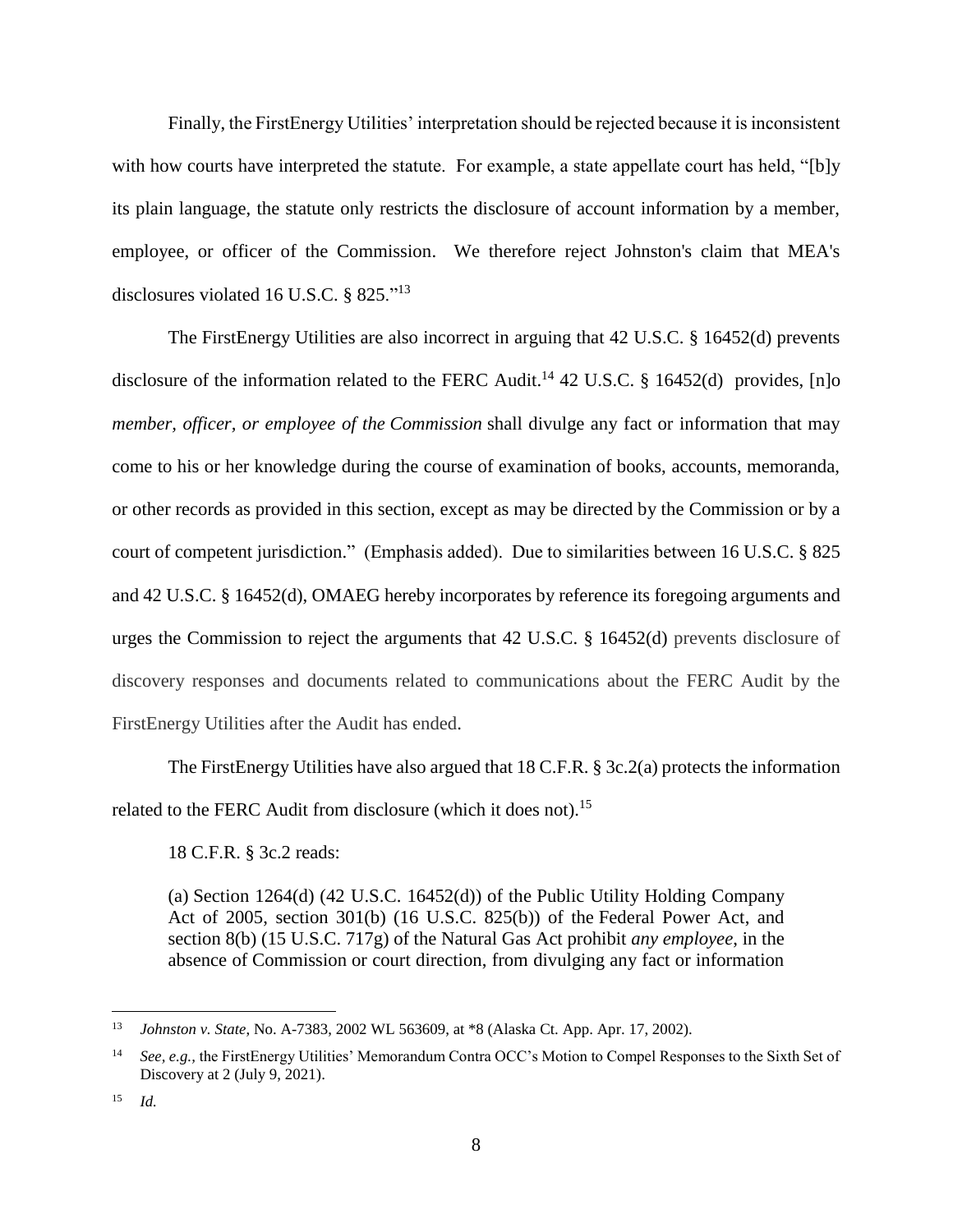which may come to his or her knowledge during the course of examination of books or other accounts.

(b) The *nature and time of any proposed action* by the [Commission](https://www.law.cornell.edu/definitions/index.php?width=840&height=800&iframe=true&def_id=4dc3d5bb46557ce085405c0c3cc52894&term_occur=999&term_src=Title:18:Chapter:I:Subchapter:A:Part:3c:3c.2) are confidential and shall not be divulged to anyone outside the [Commission.](https://www.law.cornell.edu/definitions/index.php?width=840&height=800&iframe=true&def_id=4dc3d5bb46557ce085405c0c3cc52894&term_occur=999&term_src=Title:18:Chapter:I:Subchapter:A:Part:3c:3c.2) The [Secretary](https://www.law.cornell.edu/definitions/index.php?width=840&height=800&iframe=true&def_id=11f7fbf46d797669f701dcfb1d45746b&term_occur=999&term_src=Title:18:Chapter:I:Subchapter:A:Part:3c:3c.2) of the [Commission](https://www.law.cornell.edu/definitions/index.php?width=840&height=800&iframe=true&def_id=4dc3d5bb46557ce085405c0c3cc52894&term_occur=999&term_src=Title:18:Chapter:I:Subchapter:A:Part:3c:3c.2) has the exclusive responsibility and authority for authorizing the initial public release of information concerning [Commission](https://www.law.cornell.edu/definitions/index.php?width=840&height=800&iframe=true&def_id=4dc3d5bb46557ce085405c0c3cc52894&term_occur=999&term_src=Title:18:Chapter:I:Subchapter:A:Part:3c:3c.2) proceedings. (Emphasis added).

Again, the FirstEnergy Utilities and their representatives are not FERC *employees.* Therefore, 18 C.F.R. § 3c.2(a) clearly does not apply to disclosure of information by the FirstEnergy Utilities after the FERC Audit has ended. In fact, the FirstEnergy Utilities go as far to admit that "while the [foregoing] federal statutes and regulation *expressly apply to FERC*, they reflect and implement important federal rules and policy that *implicitly* extends to state regulators like this Commission."<sup>16</sup> The FirstEnergy Utilities inexplicably have argued that their implicit policy considerations should somehow trump the plain language of the federal laws and regulations at issue. The Commission should reject this argument as it is without merit.

To the extent the FirstEnergy Utilities argue that compelling disclosure of information and communications concerning the FERC Audit violates 18 C.F.R. § 3c.2(b) they are also mistaken. 18 C.F.R. § 3c.2(b)'s plain language clarifies that it only applies to the nature and time of the proposed actions of FERC. The discovery requests in question do not seek to probe any substantive aspects of FERC's proposed actions or Staff's thoughts and analysis while the investigation is ongoing, and the FirstEnergy Utilities cannot reasonably argue that the underlying evidence or information in the FERC Audit is protected by 18 C.F.R. § 3c.2(b).

<sup>&</sup>lt;sup>16</sup> The FirstEnergy Utilities' Memorandum Contra OCC's Motion to Compel Responses to the Sixth Set of Discovery at 6 (July 9, 2021).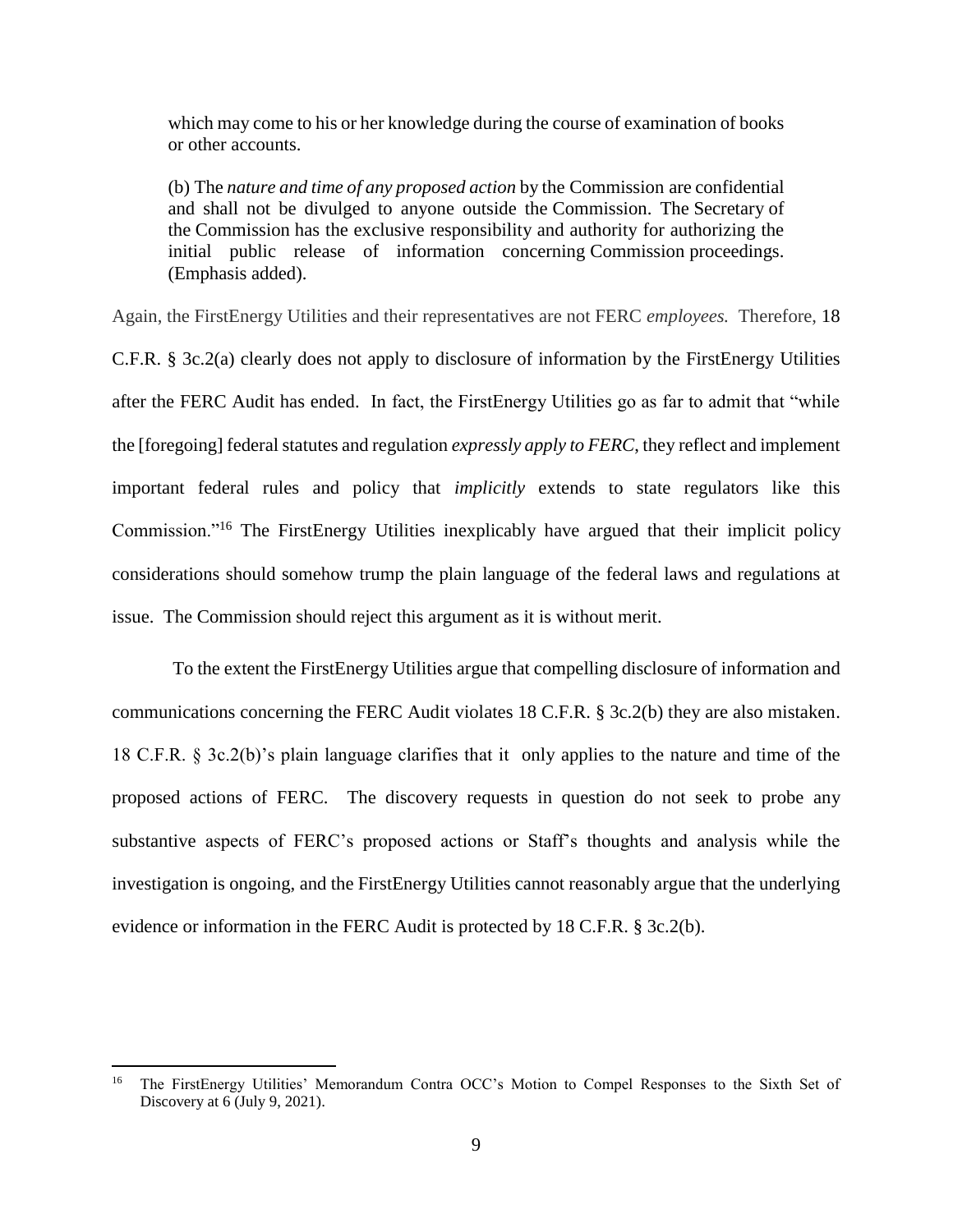The FirstEnergy Utilities are also mistaken in their objection that under 18 CFR § 388.107, the information sought is privileged and therefore protected from disclosure.<sup>17</sup> Contrary to the FirstEnergy Utilities' characterization, the regulation is *not* a blank check to conceal information produced in FERC proceedings. Instead 18 CFR § 388.107 sets forth specific categories of documents (none of which are applicable in this context) that may not be disclosed in a *public forum*. In making their argument, the FirstEnergy Utilities appear have conflated privilege with confidentiality.

Indeed, FERC has clarified that "section 388.107 of the Commission's regulations does not apply to non-disclosure agreement procedures with an intervening party under section 388.112, because section 388.107 only relates to material *that may be protected from the public at-large*."<sup>18</sup> FERC further stated that "it is common practice for parties to a proceeding to use a protective agreement to gain access to confidential and proprietary information submitted on a non-public basis while at the same time ensuring such information is neither publicly disclosed nor used by parties for purposes unrelated to their participation in the proceeding" and "the Commission finds use of such agreements appropriately balances the interests of filers in protecting their sensitive information against inappropriate disclosure and the right of intervenors to access information necessary to their full and meaningful participation in a contested proceeding." <sup>19</sup> Accordingly, even if 18 CFR § 388.107 applied, it would not preclude the disclosure of the information sought in a non-public forum to parties who have executed confidentiality agreements with the FirstEnergy Utilities and/or FirstEnergy Corp.

<sup>&</sup>lt;sup>17</sup> Attachment 1, the FirstEnergy Utilities' Response to OCC RPD-5-001 (March 18, 2021)

<sup>18</sup> *Arlington Storage Co., LLC*, 145 FERC ¶ 61,025, 61,107 (2013) (emphasis added).

<sup>19</sup> *Id.*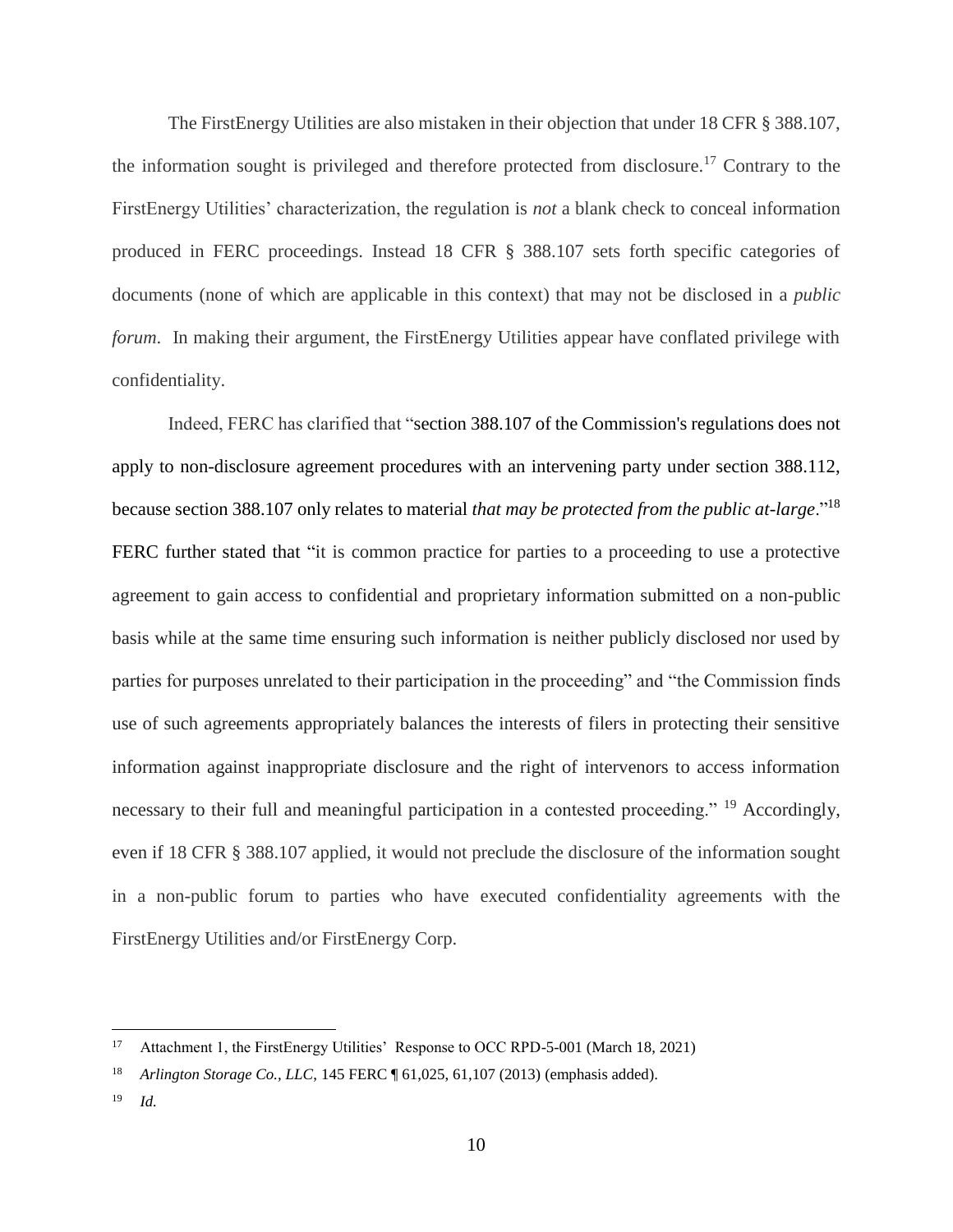Lastly, there is no danger of impeding FERC's Audit and any argument to the contrary is a red herring. The final FERC Audit of FirstEnergy Corp. and its subsidiaries, the very subject of the discovery requests, has been filed and is publicly accessible.<sup>20</sup> The investigation leading up to the final FERC Audit report has ended. In its previous arguments, the FirstEnergy Utilities argued that the investigation was ongoing and that providing the documents and communications would somehow impeded that investigation: "[f]ederal law establishes that documents connected with an *ongoing* FERC audit are confidential and thus protected from disclosure."<sup>21</sup> Even if some so-called investigatory privilege existed (which the FirstEnergy Utilities have yet to establish), now that the FERC Audit has concluded and resulted in the filing of a final FERC Audit report, this argument by the FirstEnergy Utilities is moot as there is no ongoing investigation.

### <span id="page-10-0"></span>**B. The FirstEnergy Utilities Should Be Required to Disclose the Information Sought, Which is Not Privileged Under Ohio Law or Regulations.**

At the prehearing conference, the FirstEnergy Utilities stated that the documents were confidential and may not be publicly disclosed. While the FirstEnergy Utilities may have inadvertently used the word confidential instead of privileged, the distinction is important and worth addressing here in the event the FirstEnergy Utilities attempt to also make the argument that the documents are confidential and cannot be released. If the Commission determines that the production of documents at issue here is not protected by the investigatory privilege, the Commission should also determine that the documents are not otherwise protected and should be released to the public.

<sup>&</sup>lt;sup>20</sup> FERC Audit Report of FirstEnergy Corporation and its Subsidiaries, Docket No. FA19-1-000 (February 4, 2022).

<sup>&</sup>lt;sup>21</sup> The FirstEnergy Utilities' Memorandum Contra OCC's Motion to Compel Responses to the Sixth Set of Discovery at 2 (July 9, 2021) (emphasis added).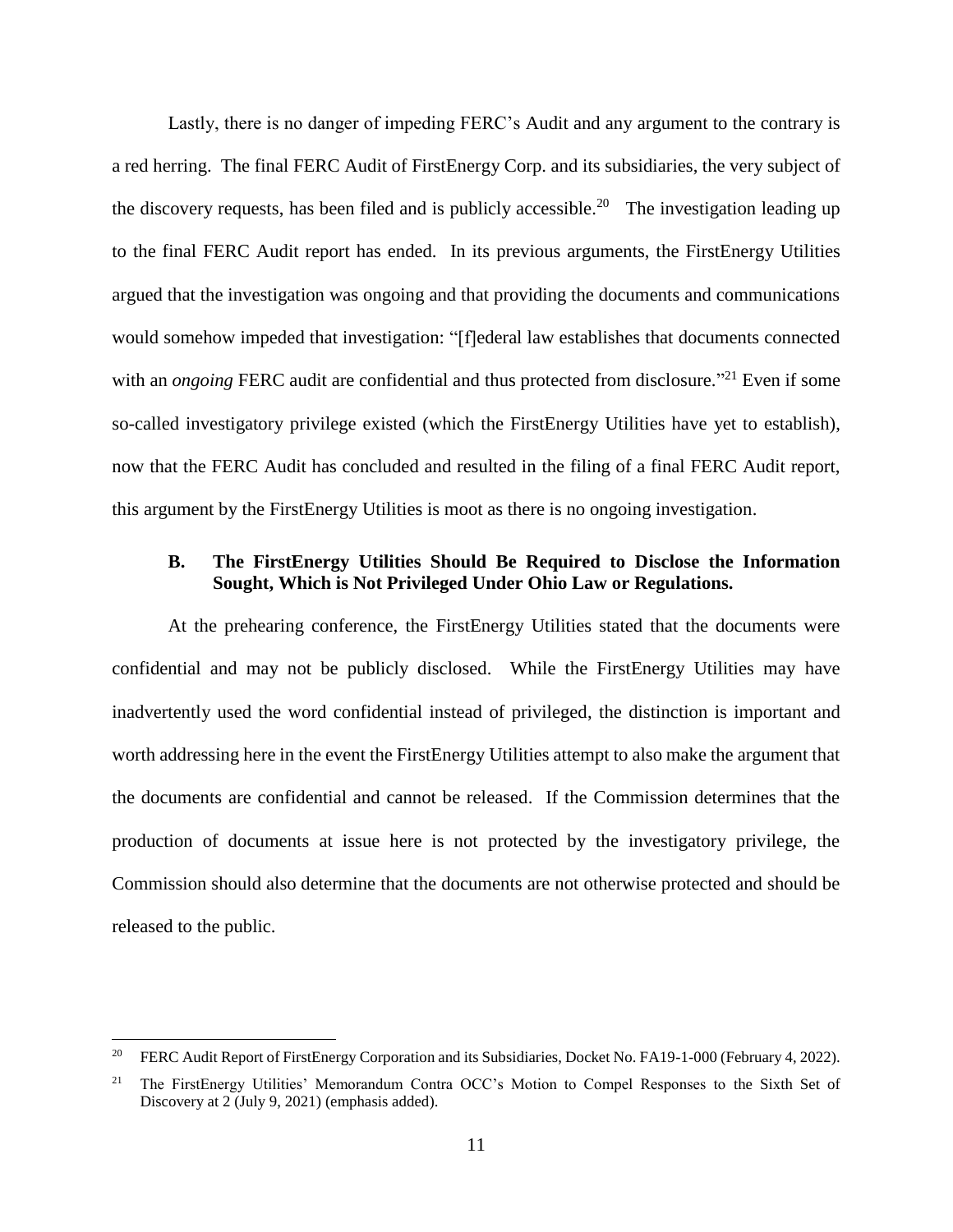Ohio Adm. Code 4901-1-24(D) provides that the Commission or certain designated Commission employees "may issue any order which is necessary to protect the confidentiality of information contained in the document, to the extent that state or federal law prohibits release of the information." The FirstEnergy Utilities have the burden of demonstrating that the information sought constitutes a trade secret or other form of protected information under Ohio law.<sup>22</sup>

Ohio law protects trade secrets by not considering them public records and exempting them from public disclosure. $23$ 

Under R.C. 1333.61(D):

"Trade secret" means information, including the whole or any portion or phase of any scientific or technical information, design, process, procedure, formula, pattern, compilation, program, device, method, technique, or improvement, or any business information or plans, financial information, or listing of names, addresses, or telephone numbers, that satisfies both of the following:

(1) It derives independent economic value, actual or potential, from not being generally known to, and not being readily ascertainable by proper means by, other persons who can obtain economic value from its disclosure or use.

(2) It is the subject of efforts that are reasonable under the circumstances to maintain its secrecy. $24$ 

To date, the FirstEnergy Utilities have not met their burden in demonstrating that the information sought is protected and, consistent with Ohio law, it should not be incumbent on intervening parties to demonstrate the contrary.

As discussed above, simply because information is deemed confidential, that does not mean it is privileged or completely insulated from disclosure. Parties to the above-captioned proceeding who have executed protective agreements, such as OMAEG, have a right to any

<sup>22</sup> *See* Fred Siegel Co., L.P.A. v. Arter & Hadden, 1999-Ohio-260, 85 Ohio St. 3d 171, 181, 707 N.E.2d 853, 862.

<sup>23</sup> *See* R.C. 149.43 (A)(1)(v); *State ex rel. The Plain Dealer v. Ohio Dept. of Insurance*, 80 Ohio St.3d 513, 530 (1997).

<sup>24</sup> R.C. 1333.61(D) (emphasis added).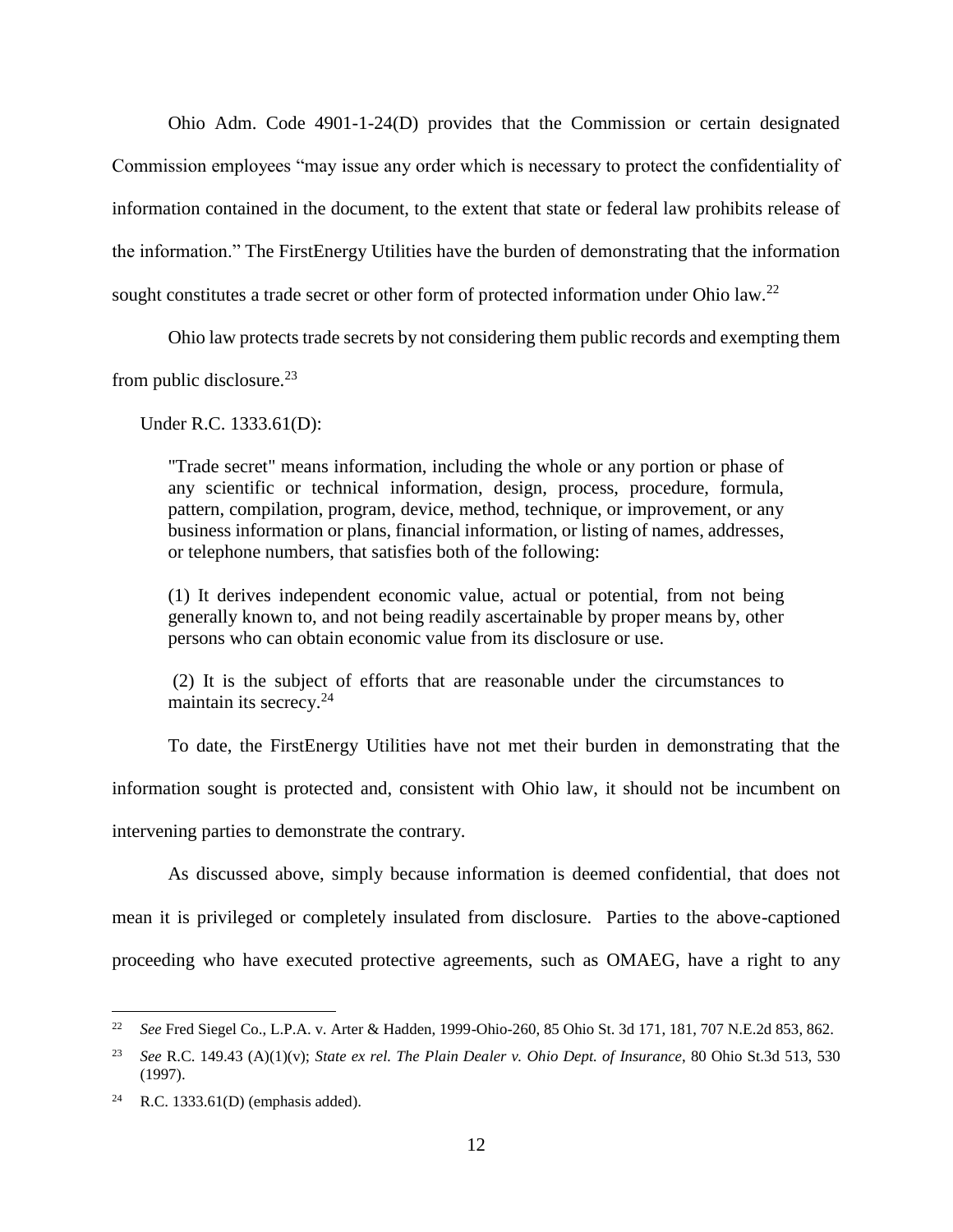information that is "reasonably calculated to lead to the discovery admissible evidence,"<sup>25</sup> even if it is confidential in nature. Also, to the extent that only a portion of certain documents are deemed to be confidential, they can be redacted appropriately before being released in a public forum. In sum, the FirstEnergy Utilities cannot and should not be dictating what relevant information is available to the public, the parties, and/or the Commission during its review, particularly when their arguments for doing so are not supported by law.

## <span id="page-12-0"></span>**III. CONCLUSION**

For the aforementioned reasons, OMAEG respectfully requests that the FirstEnergy Utilities be compelled to disclose the information related to the FERC Audit.

Respectfully submitted,

/s/ *Thomas V. Donadio* Kimberly W. Bojko (0069402) (Counsel of Record) Thomas V. Donadio (0100027) Carpenter Lipps & Leland LLP 280 North High Street, Suite 1300 Columbus, Ohio 43215 Telephone: (614) 365-4100 [bojko@carpenterlipps.com](mailto:bojko@carpenterlipps.com) [donadio@carpenterlipps.com](mailto:donadio@carpenterlipps.com) (willing to accept service by e-mail)

*Counsel for the Ohio Manufacturers' Association Energy Group*

<sup>&</sup>lt;sup>25</sup> Ohio Adm. Code 4901-1-16(B).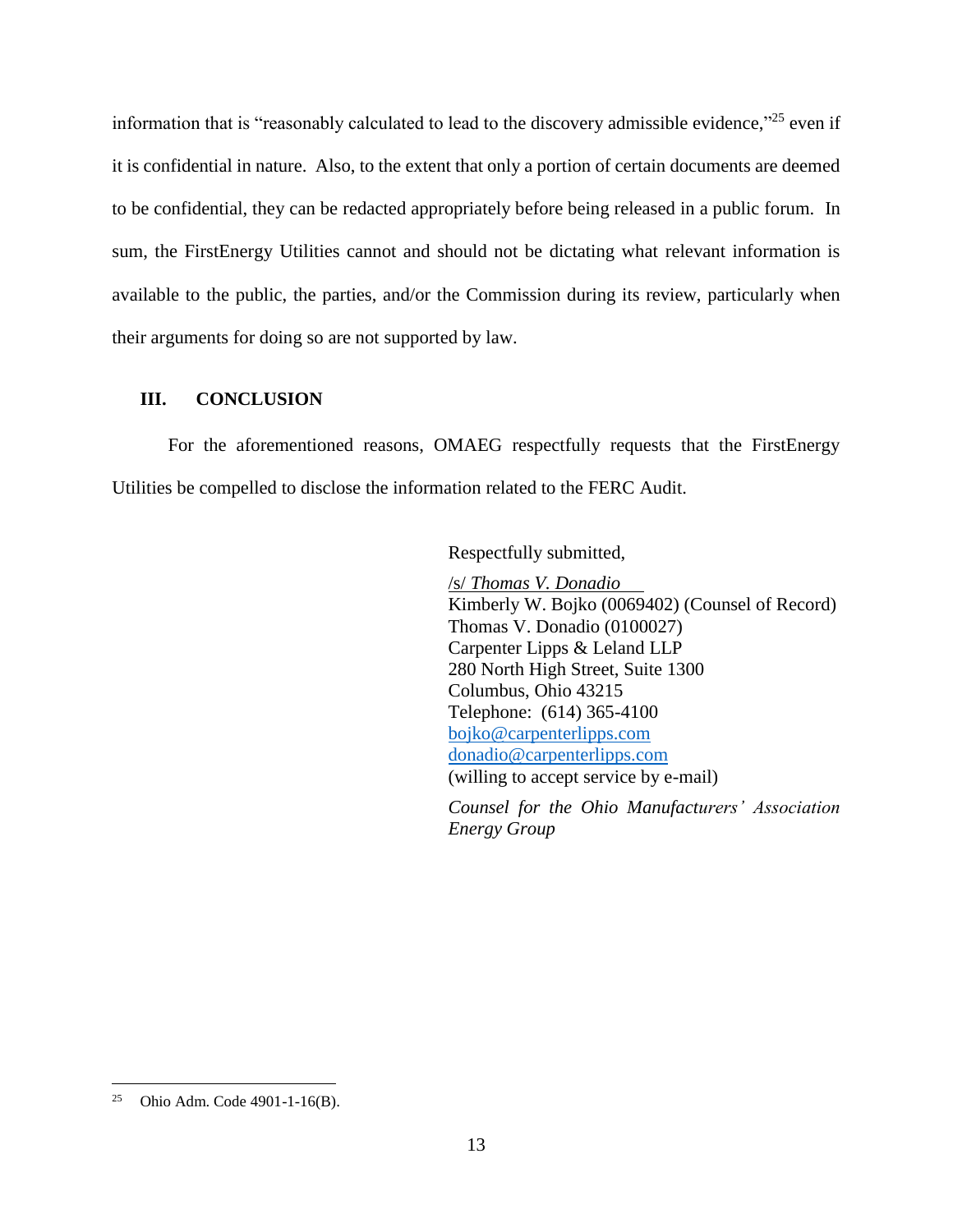#### **CERTIFICATE OF SERVICE**

<span id="page-13-0"></span>The Public Utilities Commission of Ohio's e-filing system will electronically serve notice of the filing of this document on the parties referenced on the service list of the docket card who have electronically subscribed to the case. In addition, the undersigned hereby certifies that a copy of the foregoing document also is being served via electronic mail on February 18, 2022 upon the parties listed below.

> */s/ Thomas V. Donadio* Thomas V. Donadio

*Counsel for the Ohio Manufacturers' Association Energy Group*

[mkurtz@BKLlawfirm.com](mailto:mkurtz@BKLlawfirm.com) [mfleisher@dickinsonwright.com](mailto:mfleisher@dickinsonwright.com) [kboehm@BKLlawfirm.com](mailto:kboehm@BKLlawfirm.com) [mwise@mcdonaldhopkins.com](mailto:mwise@mcdonaldhopkins.com) [jkylercohn@BKLlawfirm.com](mailto:jkylercohn@BKLlawfirm.com) [dborchers@bricker.com](mailto:dborchers@bricker.com) [Maureen.willis@occ.ohio.gov](mailto:Maureen.willis@occ.ohio.gov) [dparram@bricker.com](mailto:dparram@bricker.com) [john.finnigan@occ.ohio.gov](mailto:john.finnigan@occ.ohio.gov) [mpritchard@mcneeslaw.com](mailto:mpritchard@mcneeslaw.com) [william.michael@occ.ohio.gov](mailto:william.michael@occ.ohio.gov) [rglover@mcneeslaw.com](mailto:rglover@mcneeslaw.com) [rkelter@elpc.org](mailto:rkelter@elpc.org) [leslie.kovacik@toledo.oh.gov](mailto:leslie.kovacik@toledo.oh.gov) [rlazer@elpc.org](mailto:rlazer@elpc.org) [ccox@elpc.org](mailto:ccox@elpc.org) [mleppla@theOEC.org](mailto:mleppla@theOEC.org) [tdougherty@theOEC.org](mailto:tdougherty@theOEC.org) [ctavenor@theOEC.org](mailto:ctavenor@theOEC.org) [trhayslaw@gmail.com](mailto:trhayslaw@gmail.com) [werner.margard@ohioattorneygeneral.gov](mailto:werner.margard@ohioattorneygeneral.gov) [rdove@keglerbrown.com](mailto:rdove@keglerbrown.com) [joe.oliker@igs.com](mailto:joe.oliker@igs.com) [michael.nugent@igs.com](mailto:michael.nugent@igs.com) [evan.betterton@igs.com](mailto:evan.betterton@igs.com) [mrgladman@jonesday.com](mailto:mrgladman@jonesday.com) [radoringo@jonesday.com](mailto:radoringo@jonesday.com) [mdengler@jonesday.com](mailto:mdengler@jonesday.com) [bknipe@firstenergycorp.com](mailto:bknipe@firstenergycorp.com)

#### [Megan.Addision@puco.ohio.gov](mailto:Megan.Addision@puco.ohio.gov)

Attorney Examiners:

[Greg.Price@puco.ohio.gov](mailto:Greg.Price@puco.ohio.gov)

[Jacqueline.St.John@PUCO.Ohio.gov](mailto:Jacqueline.St.John@PUCO.Ohio.gov)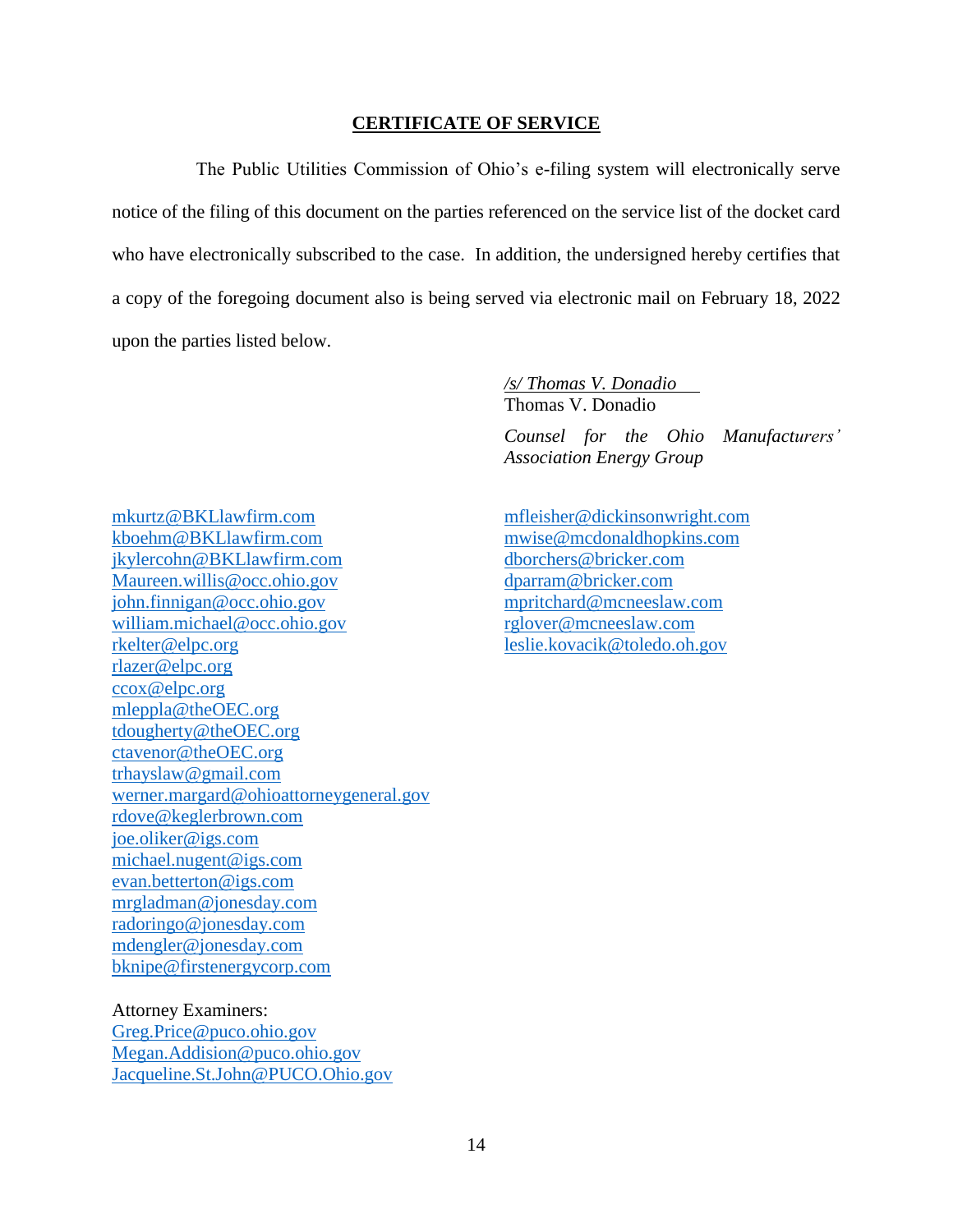### **RESPONSES AND OBJECTIONS TO REQUESTS FOR PRODUCTION OF DOCUMENTS**

RPD-05-001. On February 16, 2021, FirstEnergy filed a Form 8-K with the SEC disclosing an investigation by FERC's Division of Audits and Accounting that includes activities relating to HB 6 lobbying and governmental affairs activities. Please produce all documents reflecting (i) communications from FERC's Division of Audits and Accounting relating to the investigation; (ii) communications from FirstEnergy to FERC's Division of Audits and Accounting relating to this investigation.

**RESPONSE:** The Companies object to this Request as not relevant or reasonably calculated to lead to the discovery of relevant or admissible evidence. This Request does not concern whether the costs of any H.B. 6 Spending were included, directly or indirectly, in any rates or charges paid by the Companies' ratepayers in Ohio. The Companies also object to this Request as overbroad and unduly burdensome because it unreasonably purports to require the Companies to provide copies of "all documents reflecting [] communications" between FirstEnergy and FERC's Division of Audits and Accounting concerning the FERC investigation. The Companies also object to this Request on the ground that it is vague and ambiguous because the matter conducted by FERC's Division of Audits and Accounting is an audit and not an "investigation." The Companies further object on the ground that the information requested is confidential, non-public, and protected from disclosure under the Federal Power Act, including 16 U.S.C § 825, 42 U.S.C § 16452(d), and FERC's regulations, including 18 C.F.R. Part 388. Consistent with these statutes and regulations, FERC makes clear that its Audit process "is subject to the confidentiality provisions of [section 301 of the Federal Power Act]" and that "[d]ocuments and information that the Commission staff obtains during an audit, as well as all working papers developed, will be placed in nonpublic files." *See* "Audit Authority – Electric Audit Authority" description at https://www.ferc.gov/enforcementlegal/enforcement/audits. The Companies also object to this Request because OCC has no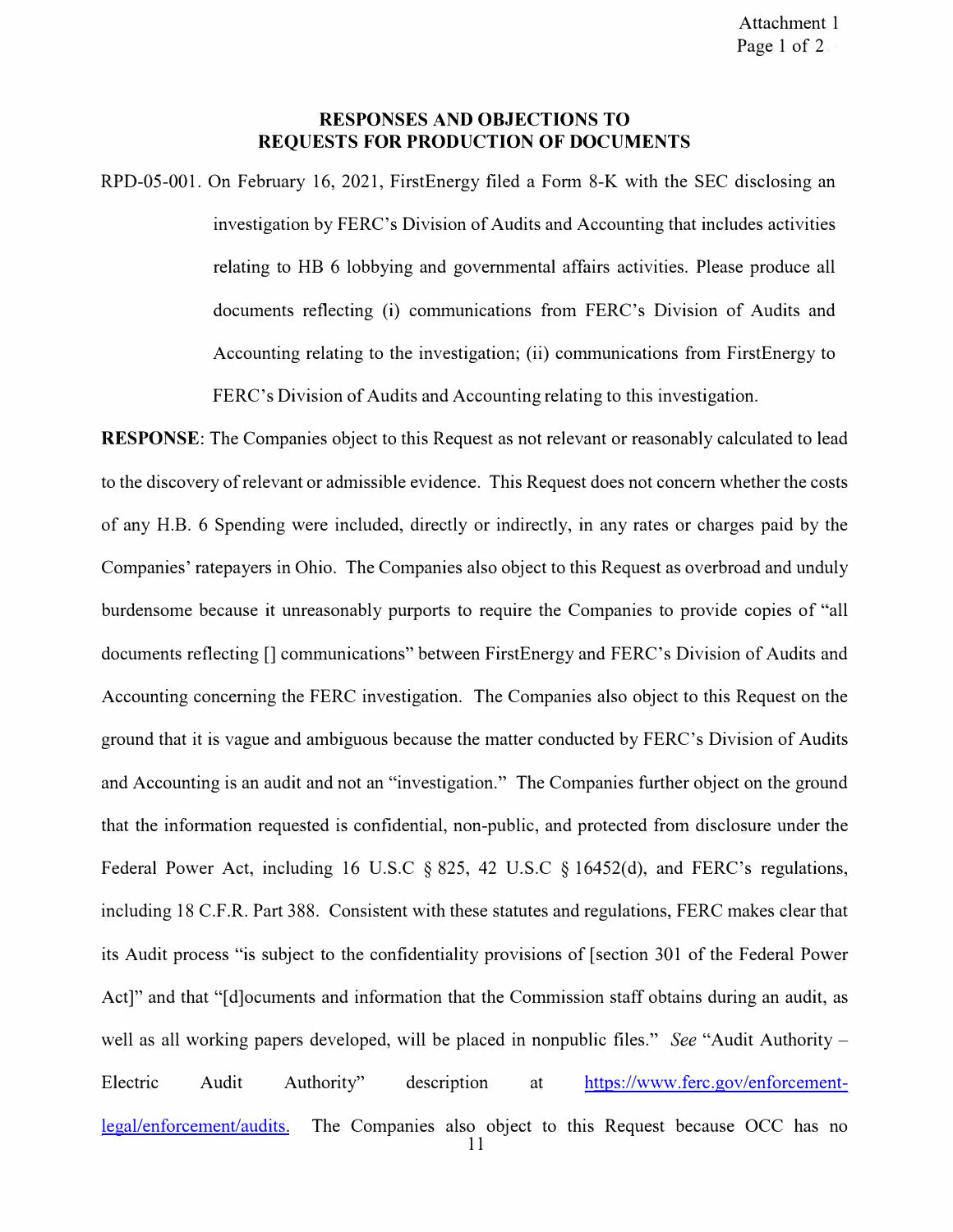jurisdiction to investigate the business practices of FirstEnergy Corp. or other affiliates of the Companies. Lastly, the Companies object to this Request because it seeks the production of documents that are not within the Companies' possession, custody, or control.

RPD-05-002. Please produce copies of all documents relating to any communication between FirstEnergy and Sam Randazzo relating to (i) the PUCO's elimination in November 2019 of the requirement that the FirstEnergy Utilities file a distribution rate case by May 31, 2024;(ii)FirstEnergy and the Public Utilities Commission of Ohio relating to the elimination of the rate case filing requirement.

**RESPONSE:** The Companies object to this Request as not relevant or reasonably calculated to lead to the discovery of relevant or admissible evidence. This Request does not concern whether the costs of any H.B. 6 Spending were included, directly or indirectly, in any rates or charges paid by the Companies' ratepayers in Ohio. The Companies further object to this Request as overbroad, unduly burdensome, vague, and ambiguous because the Request seeks "all documents relating to any communication" concerning the topics referenced by the Request.

RPD-05-003. On February 16, 2021, FirstEnergy filed a Form 8-K with the SEC disclosing a partial settlement between the Ohio Attorney General and other parties. Please produce a copy of the partial settlement agreement including any side agreements reached

**RESPONSE:** The Companies object to this Request as not relevant or reasonably calculated to lead to the discovery of relevant or admissible evidence. This Request does not concern whether the costs of any H.B. 6 Spending were included, directly or indirectly, in any rates or charges paid by the Companies' ratepayers in Ohio.

RPD-05-004. Please produce a copy of all documents relating to FirstEnergy's decision whether to enter into a partial settlement agreement with the Ohio Attorney General and other parties.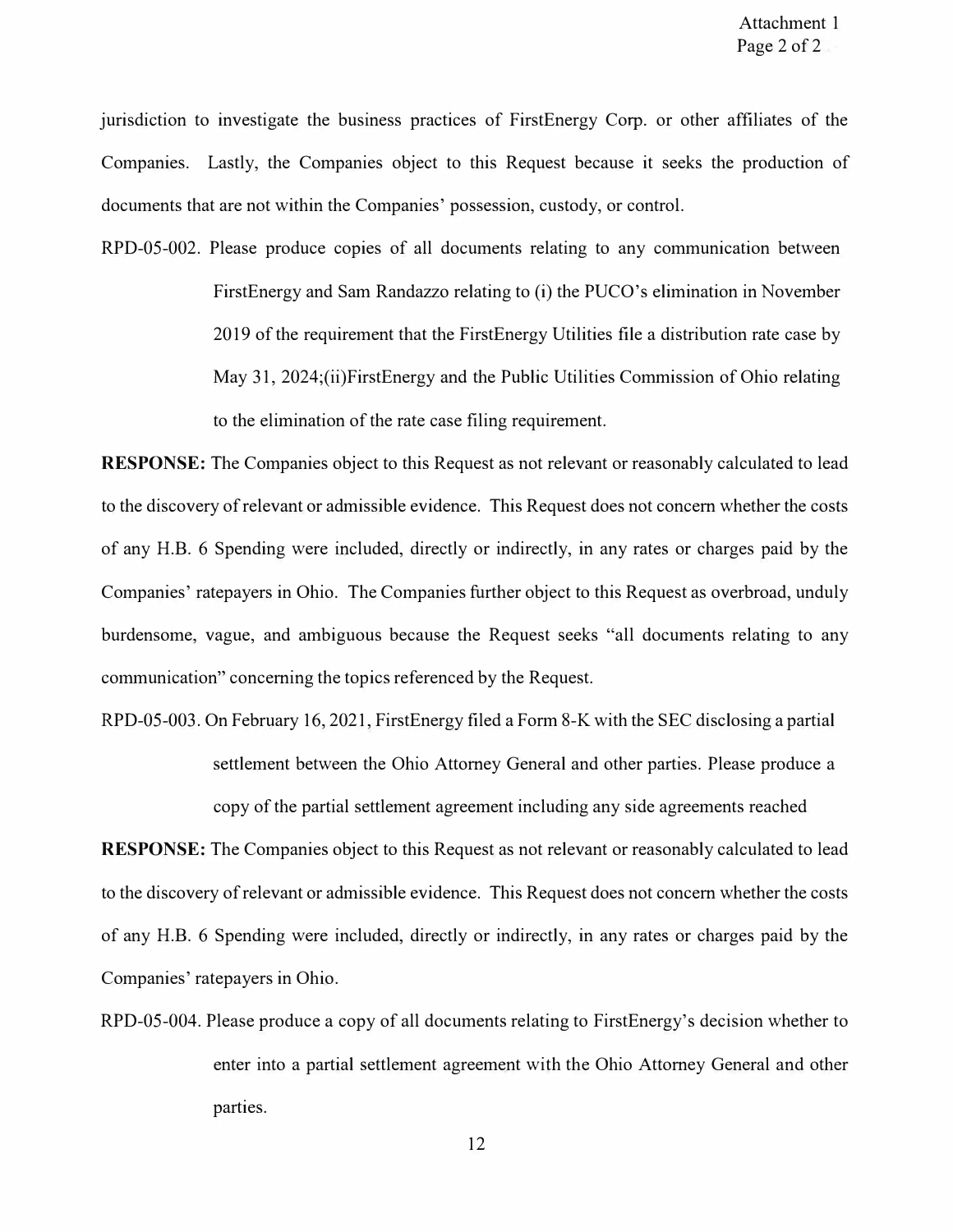#### **RESPONSES AND OBJECTIONS TO INTERROGATORIES**

**INT-06-001.** Please identify Art Richards and specify his position, which entity he works for, who he directly reports to and who directly reports to him.

**RESPONSE:** Art Richards is the Director of General Accounting. He is an employee of

FirstEnergy Service Company. See also the Companies' response to OCC INT-06-002.

**INT-06-002.** Referring to Mr. Fanelli's deposition at page 111, please identify all employees (by name, position, with direct reports indicated) that comprise the "accounting group."

**RESPONSE:** Please see OCC INT-06-002 Attachment 1 for a current organizational chart for the Accounting organization at FirstEnergy.

- **INT-06-003.** With respect to the financial audit of FirstEnergy Corp. including its service companies and other associated companies, undertaken by FERC, Division of Audits and Accounting, Office of Enforcement, Docket No. FA 19-1-000, please identify:
	- a. The employees that have met with the FERC Staff either in person or via a virtual meeting;
	- b. The employees interviewed by FERC Staff; and
	- c. The employees that have communicated with the FERC Staff.

**RESPONSE:** The Companies object to this Request because it seeks information not relevant to the subject matter involved in this proceeding and not reasonably calculated to lead to the discovery of relevant or admissible evidence. The information sought does not concern, nor is it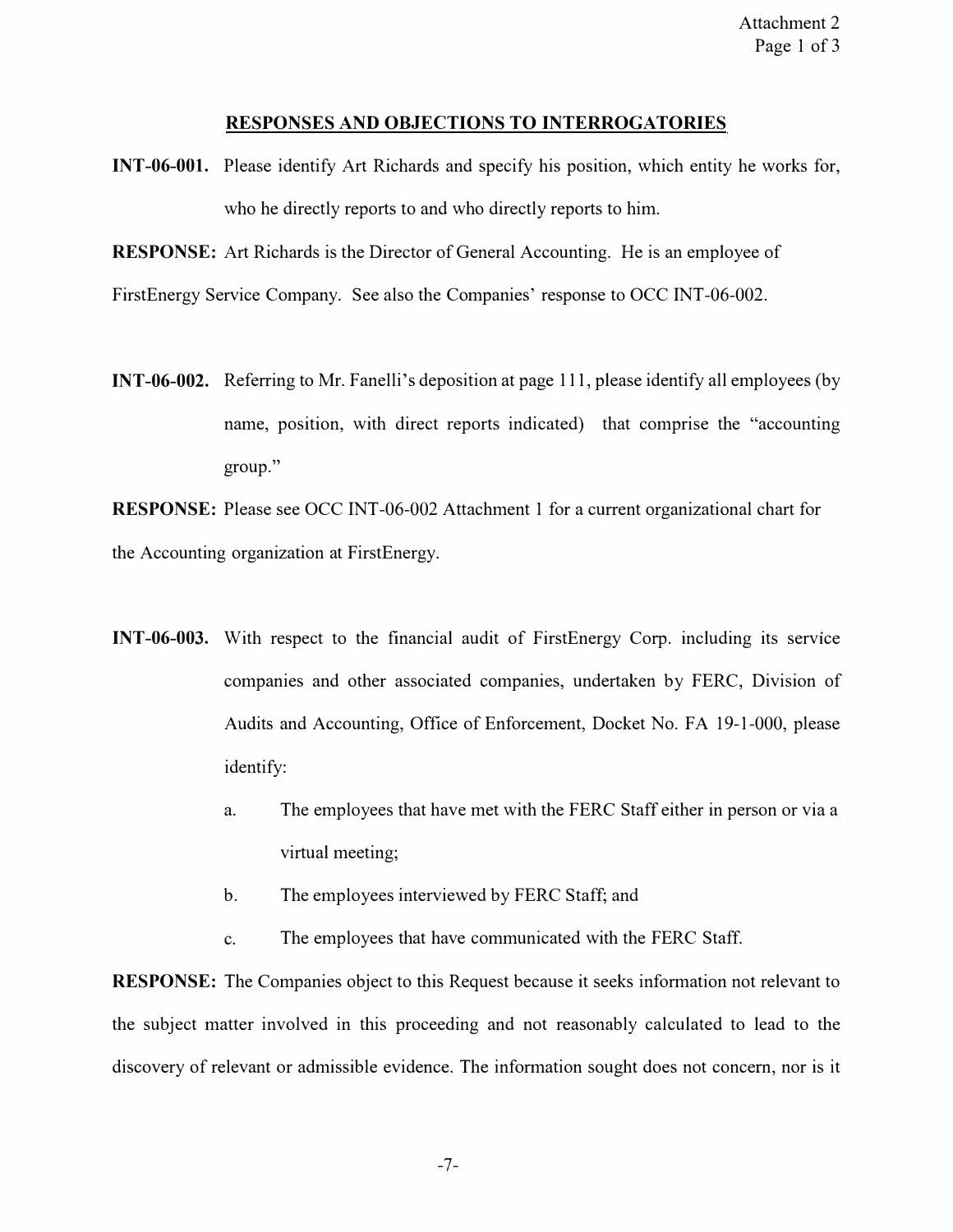- d. What was the rationale for booking part of these costs to Account 923 and to capitalize the remaining portion of these costs?
- e. Who had knowledge of the booking of part of these costs to Account 923 and to capitalize the remaining portion of these costs and when was that knowledge acquired?

**RESPONSE:** The Companies object to this Request as overbroad, vague, and ambiguous because the Request refers generally to any "payments by FirstEnergy Service Company to Generation Now and Hardworking Ohioans." The Companies interpret this Request to refer to the 2017 payments to Generation Now and the 2018 payment to Hardworking Ohioans referenced in Mr. Fanelli's deposition testimony. Case No. 20-1502-EL-UNC, Dep. Tr., at 131:4-5, 2061-5 (March 9-10, 2021). Subject to the clarification above and without waiving any of their objections, the Companies further state as follows:

In response to subparts (a), (b), and (c), the Companies state that the  $2017$  payments to Generation Now were approved by Michael J. Dowling, former Senior Vice President of External Affairs, and the 2018 payment to Hardworking Ohioans was approved by Joel D. Bailey, former Vice President of State & Local Governmental Affairs & Economic Development. The External Affairs department originally coded these payments to cost collectors that were recorded as an operating expense at FirstEnergy Service Company. Based on the cost collectors charged, a portion of these costs were ultimately recognized as operating expense and cost of electric plant at the Companies. Upon subsequent review of these payments, a determination was made that the costs should have been recorded to FERC Account 426.4 "Expenditures for certain civic, political and related activities." In September 2020, the amounts were credited from operating expense and cost of electric plant at the Companies and debited to nonoperating expense.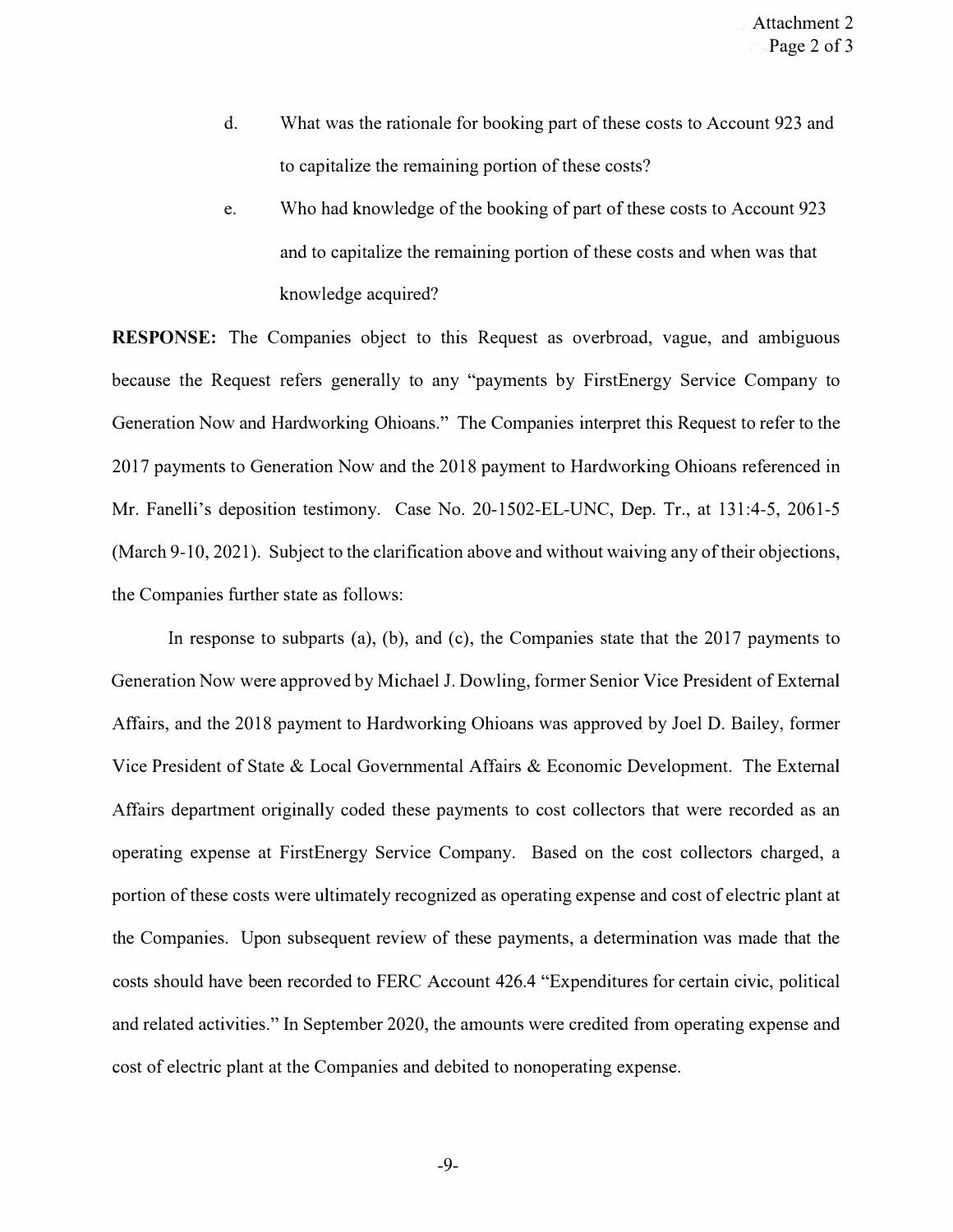The Companies object to subpart (d) on the grounds that this Request calls for information outside of the Companies' possession and control. The Companies further object to the term "rationale" as vague and ambiguous.

The Companies further object to subpart (e) on the grounds that this subpart is overbroad, unduly burdensome, vague, and ambiguous because it calls for information outside of the Companies' possession and control and impossible for the Companies to ascertain.

- **INT-06-005.** Please identify (name, position, and FirstEnergy entity) who authorized and/or approved the following payments by FirstEnergy Service Company that a portion thereof were subsequently allocated to the First Energy Ohio Utilities:
	- a. \$250,000 to Generation Now on 3/16/2017;
	- b. \$250,000 to Generation Now on 5/14/2017;
	- c. \$250,000 to Generation now on 5/17//2017; and
	- d. \$250,000 to Generation Now on 8/10/2017.

**RESPONSE:** The Companies object to this Request and its subparts because they seek information not relevant to the subject matter involved in this proceeding and not reasonably calculated to lead to the discovery of relevant or admissible evidence. The information sought does not concern, nor is it reasonably calculated to lead to information concerning, whether the costs of any H.B. 6 Spending were included, directly or indirectly, in any rates or charges paid by the Companies' ratepayers in Ohio.

Subject to and without waiving the foregoing objections, the Companies state that Michael J. Dowling, former Senior Vice President of External Affairs, approved the payments referenced